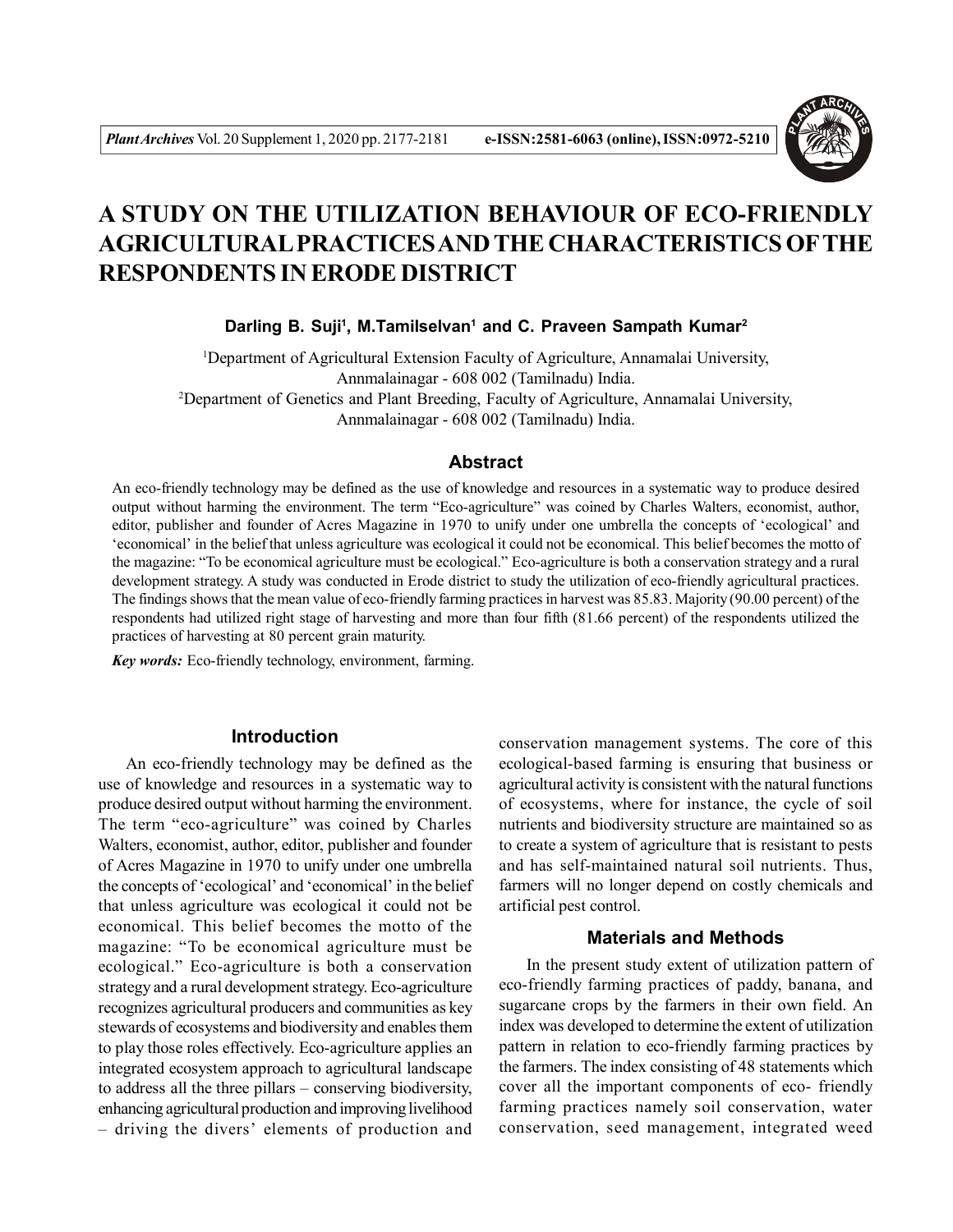management, integrated disease and pest management and integrated nutrient management practices. The maximum obtainable score was 96 and minimum score was 48. The responses of respondents were asked to give name of practices used by them. On the basis of score obtained by them, respondents were categorized in to three categories *viz.* low, medium and high based on the cumulative frequency.

# **Results and Discussion**

Results of distribution of respondents according to their practice wise utilization of eco-friendly farming practices in sugarcane cultivation are given in Table 1.

It could be noted from Table 1 that the utilization level of eco-friendly farming practices of sugarcane mean value was 48.99. Nearly three fourth (73.33 percent) of the respondents had highly practicing earthing up in sugarcane at 50 days after planting to control early shoot borer followed by sugarcane trashes are burnt before the next ratoon crop for killing insects and pathogens (65.00 percent), topping and breaking the ridges with spade after the harvest of canes before allowing for ratoon for root growth and soil aeration (65.00 percent), application of FYM at 12.5t/ha before last ploughing in garden land. In wetlands this may be applied along the furrow and incorporated well (63.33 percent), detrashing the canes to control scales and mealy bugs (56.66 percent), growing castor as border crop to control early shoot borer attack in sugarcane (56.66 percent), sheep penning is practiced

and sheep manure is applied (6.25t/ha) to increase the sugar content of the canes (51.66 percent), sett treatment with azospirillum prepare the slurry with 10 packets 200gm each (10 packets/ha) of azospirillum inoculums with sufficient water and soak the setts in the slurry for 10-15 minutes before planting (36.66 percent), selecting seeds with shorter internodes for planting to maintain optimum plant density (11.66 percent) and releasing egg parasites of *Trichoderma viride* at the rate of 2.5CC/ release/hec six release for every fifteen day starting from fourth month onwards will be necessary to control internode borer (10.00 percent). Nearly three fourth (73.33 percent) of the respondents had practicing earthing up in sugarcane at 50 days after planting to control early shoot borer because this is the traditional practice and this practice is one of the way to increase production.

## **Socio-economic and psychological characteristics of the respondents**

In this section, results on socio-economic and psychological characteristics of the respondents *viz.,* age, educational status, occupational status, farm size, farming experience, annual income, social participation, extension agency contact, mass media exposure, risk orientation, scientific orientation, economic motivation and innovativeness are discussed.

## **Age**

The results on distribution of respondents according to their age are presented in Table 2.

**Table 1:** Distribution of respondents according to their practicewise utilization level of eco-friendly farming practices in sugarcane cultivation (n=120).

| S.  | <b>Eco-friendly farming practices</b>                                                             | <b>Number of Percent</b> |       |
|-----|---------------------------------------------------------------------------------------------------|--------------------------|-------|
| No. |                                                                                                   | respondents              |       |
| 1.  | Application of FYM at 12.5t/ha before last ploughing in garden land. In wetlands this may         |                          |       |
|     | be applied along the furrow and incorporated well.                                                | 76                       | 63.33 |
| 2.  | Sugarcane trashes are burnt before the next ration crop for killing insects and pathogens.        | 78                       | 65.00 |
| 3.  | Practicing earthing up in sugarcane at 50 days after planting to control early shoot borer.       | 88                       | 73.33 |
| 4.  | Topping and breaking the ridges with spade after the harvest of canes before allowing for         |                          |       |
|     | ratoon for root growth and soil aeration.                                                         | 78                       | 65.00 |
| 5.  | Sheep penning is practiced and sheep manure is applied $(6.25t/ha)$ to increase the sugar         |                          |       |
|     | content of the canes.                                                                             | 62                       | 51.66 |
| 6.  | Sett treatment with azospirillum prepare the slurry with 10 packets 200gm each                    |                          |       |
|     | (10 packets/ha) of azospirillum inoculums with sufficient water and soak the setts                | 44                       | 36.66 |
|     | in the slurry for 10-15 minutes before planting.                                                  |                          |       |
| 7.  | Releasing egg parasites of <i>Trichoderma viride</i> at the rate of 2.5CC/                        |                          |       |
|     | release/hec six release for every fifteen day starting from fourth month                          | 12                       | 10.00 |
|     | onwards will be necessary to control internode borer.                                             |                          |       |
| 8.  | Selecting seeds with shorter internodes for planting to maintain optimum plant density.           | 14                       | 11.66 |
| 9.  | Detrashing the canes to control scales and mealy bugs. (it is locally called as "sogaiuriththal") | 68                       | 56.66 |
| 10. | Growing castor as border crop to control early shoot borer attack in sugarcane.                   | 68                       | 56.66 |
|     | Mean                                                                                              |                          | 48.99 |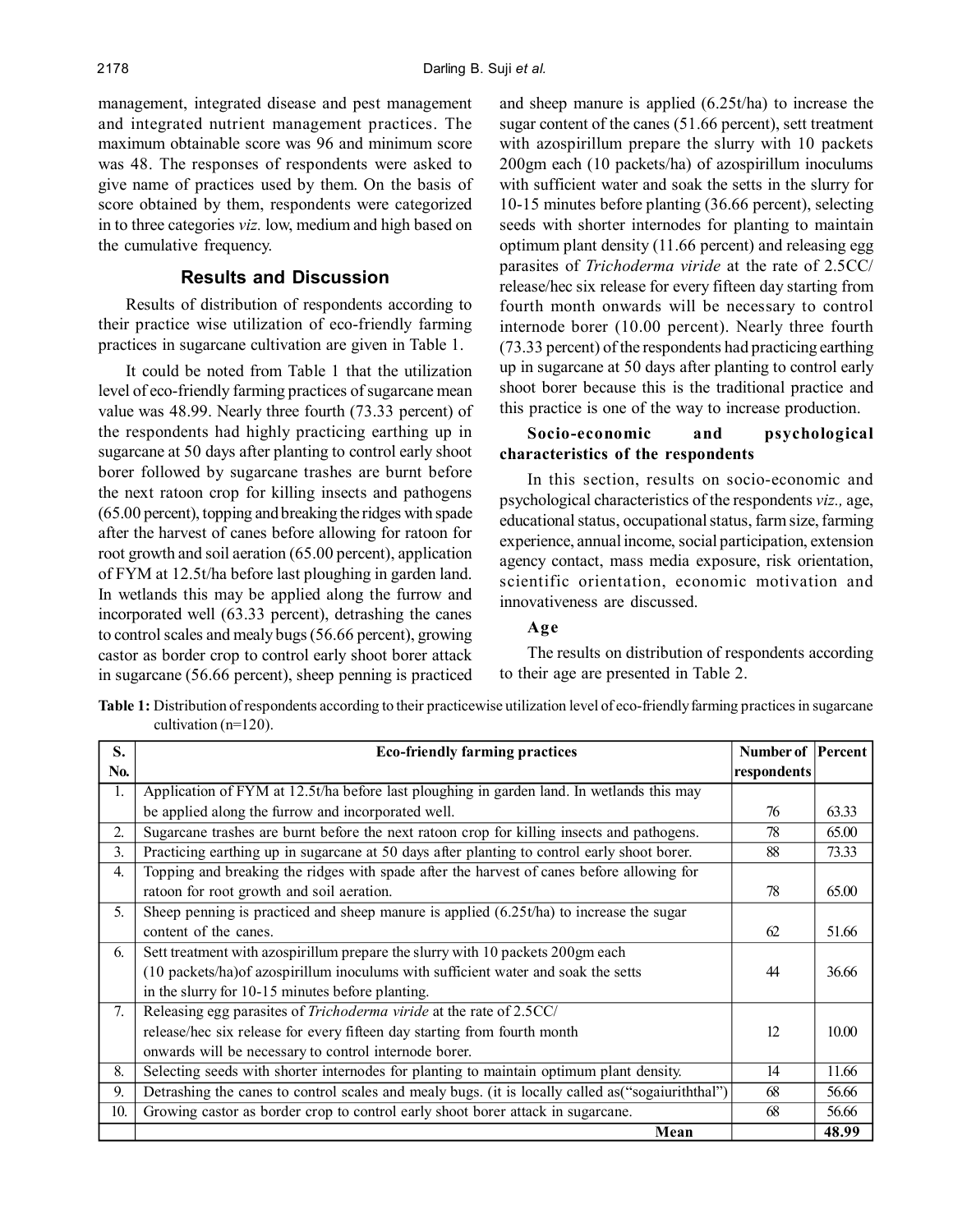It could be seen from Table 2 reveals that nearly three fourth (72.00 percent) of the respondents were old aged followed by middle age (18.00 percent) and young age (10.00 percent). This may be due to the nature of the sample selected for the study. This finding is in line with the findings of Termaric oinam (2014).

### **Educational status**

The results on distribution of the respondents according to their educational status are presented in Table 3.

It could be observed from the Table 3 reveals that

| Table 2: Distribution of respondents 30.00 per |                                  |  |  |  |       |
|------------------------------------------------|----------------------------------|--|--|--|-------|
|                                                | according to their age the respo |  |  |  |       |
|                                                | $(n=120)$ .                      |  |  |  | had s |

|       | <b>S.No   Category</b> | <b>Respondents</b> |          |  |
|-------|------------------------|--------------------|----------|--|
|       |                        | <b>Number</b>      | Per cent |  |
|       | Young                  | 12                 | 10.00    |  |
| 2.    | Middle                 | 22                 | 18.00    |  |
| 3.    | Old                    | 86                 | 72.00    |  |
| Total | 120                    | 100.00             |          |  |

cent of ondents had attained primary education followed by middle school education (23.34 percent), higher secondary education (18.33

Table 3: Distribution of respondents according to their<br>to their farm size are presented in Table 5. educational status (n=120).

| S.No | Category                   | <b>Respondents</b> |          |
|------|----------------------------|--------------------|----------|
|      |                            | <b>Number</b>      | Per cent |
| 1.   | Illiterates                | 14                 | 11.67    |
| 2.   | Primary education          | 36                 | 30.00    |
| 3.   | Middle school education    | 28                 | 23.34    |
| 4.   | High school education      | 10                 | 8.33     |
| 5.   | Higher secondary education | 22                 | 18.33    |
| 6.   | Collegiate education       | 10                 | 8.33     |
|      | Total                      | 120                | 100.00   |

**Table 4:** Distribution of respondents according to their occupational status (n=120).

| S.No | Category                 | <b>Respondents</b> |          |
|------|--------------------------|--------------------|----------|
|      |                          | <b>Number</b>      | Per cent |
| 1.   | Agriculture as primary   |                    |          |
|      | occupation               | 76                 | 63.40    |
| 2.   | Agriculture as Secondary |                    |          |
|      | occupation               | 44                 | 36.60    |
|      | Total                    | 170                | 100.00   |

**Table 5:** Distribution of respondents according to their farm size  $(n=120)$ .

| S.No | Category                    | <b>Respondents</b> |          |
|------|-----------------------------|--------------------|----------|
|      |                             | Number             | Per cent |
|      | Marginal farmers            |                    |          |
|      | (below 2.5 acres)           | 54                 | 45.00    |
| 2.   | Small farmers (2.5-5 acres) | 20                 | 16.67    |
| 3.   | Big farmers (above 5 acres) | 46                 | 38.33    |
|      | Total                       | 170                |          |

percent), illiterates (11.67 percent), high school education (8.33 percent) and college education (8.33 percent). This may be due to their unawareness about the importance of education. This finding is in line with the findings of Jeyalakshmi (2008).

### **Occupational status**

The results on distribution of respondents according to their occupational status are presented in Table 4.

It could be observed from the Table- 4 that majority of the respondents (63.40 percent) were found to have agriculture as their primary occupation. Respondents with agriculture as their secondary occupation constituted only a limited proportion (36.60 percent). It could be concluded that majority of the farmers depend only on agriculture for their family income. There is no industries in the study area and most of the villages are hamlets without any basic infrastructure facilities. Hence, there was no option for them to get any other job. This finding is in line with the findings of Sangma (2017).

### **Farm size**

The results on distribution of respondents according

| according to their annual f<br>income $(n=120)$ . |                 |                           |        |  |  |
|---------------------------------------------------|-----------------|---------------------------|--------|--|--|
|                                                   | S.No   Category | <b>Respondents</b>        |        |  |  |
|                                                   |                 | Per cent<br><b>Number</b> |        |  |  |
| 1.                                                | Low             | 36                        | 30.00  |  |  |
| 2.                                                | Medium          | 64                        | 53.33  |  |  |
| 3.                                                | High            | 20                        | 16.67  |  |  |
|                                                   | Total           | 120                       | 100.00 |  |  |

**Table 7:** Distribution of respondents

**Table 8:** Distribution of respondents according to their social respondents were participation (n=120).

|    | S.No   Category | <b>Respondents</b> |          |  |
|----|-----------------|--------------------|----------|--|
|    |                 | <b>Number</b>      | Per cent |  |
|    | Low             | 30                 | 63.33    |  |
| 2. | Medium          | 14                 | 11.67    |  |
| 3. | High            | 76                 | 25.00    |  |
|    | Total           | 120                | 100.00   |  |

**Table 9:** Distribution of respondents according to their extension agency contact (n=120).

|    | S.No Category | <b>Respondents</b> |          |   |
|----|---------------|--------------------|----------|---|
|    |               | Number             | Per cent | e |
|    | Low           | 16                 | 38.33    |   |
| 2. | Medium        | 48                 | 40.00    | Ć |
| 3. | High          | 26                 | 21.67    | r |
|    | Total         | 120                | 100.00   | a |

from the Table 5, hat nearly half (45.00 percent) of the respondents were marginal farmers followed by big farmers (38.33 percent) and only 16.67 percent of the small farmers. This may be due to the fact that the land has been fragmented too much resulting in more marginal farmers. This findings is in line with the findings Satarji (2011).

It may be seen

# **F a r m i n g experience**

The results on distribution of the e s p o n d e n t s according to their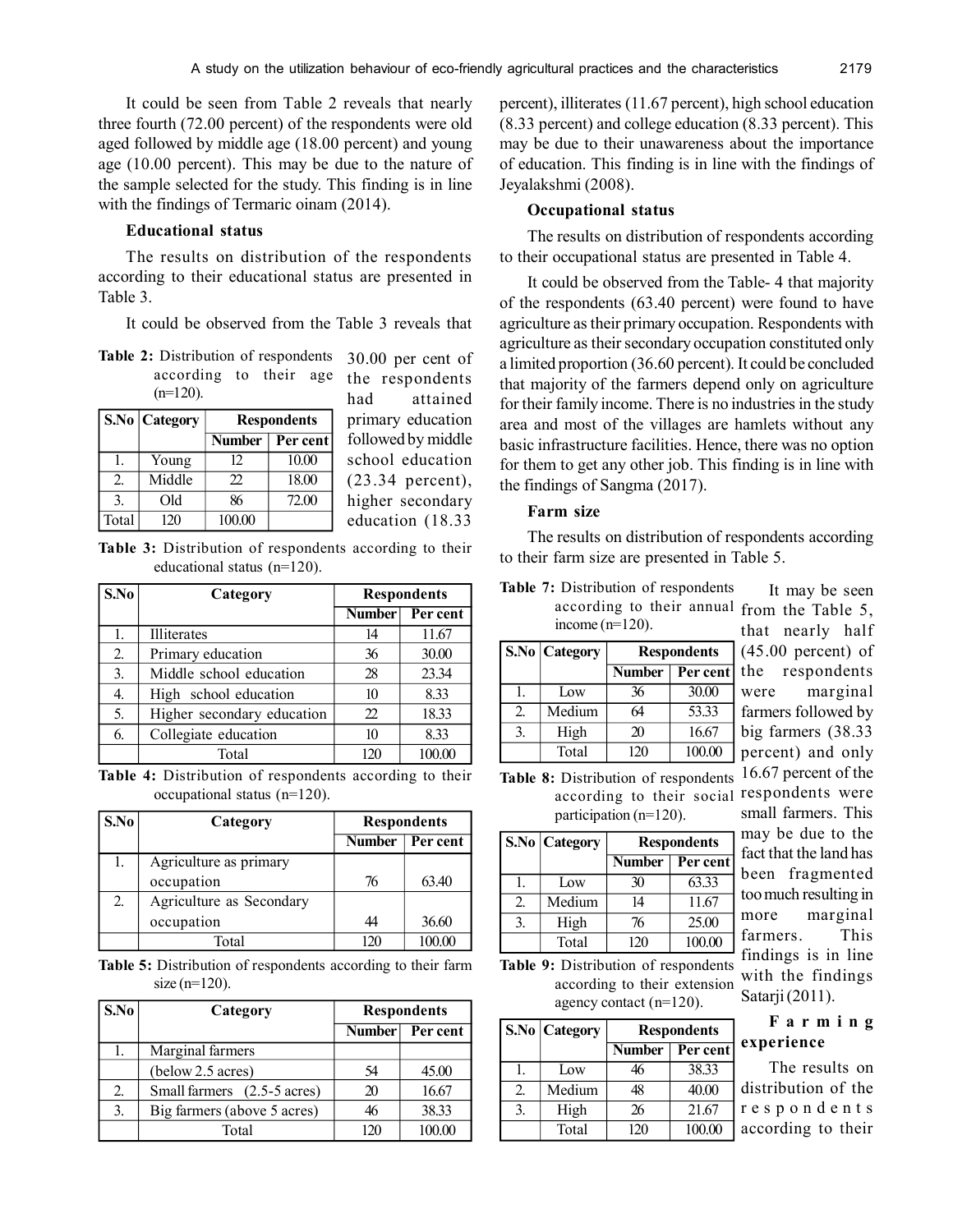farming experience are presented in Table 6.

The data in Table 6, shows that more than half of the respondents (62.00 percent) had high level of farming experience followed by medium (32.00 percent) and low (6.00 percent) level of farming experience respectively.

**Table 10:** Distribution of respondents according to their mass media exposure (n=120).

|    | S.No   Category | <b>Respondents</b> |          |  |
|----|-----------------|--------------------|----------|--|
|    |                 | Number             | Per cent |  |
|    | Low             | 36                 | 30.00    |  |
| 2. | Medium          | 66                 | 55.00    |  |
| 3. | High            | 18                 | 15.00    |  |
|    | Total           | 120                | 100.00   |  |

**Table 11:** Distribution of respondents according to their risk orientation (n=120).

|    | <b>S.No   Category</b> | <b>Respondents</b> |          |  |
|----|------------------------|--------------------|----------|--|
|    |                        | <b>Number</b>      | Per cent |  |
|    | Low                    | 44                 | 36.67    |  |
| 2. | Medium                 | 60                 | 50.00    |  |
| 3. | High                   | 16                 | 13.33    |  |
|    | Total                  | 120                | 100.00   |  |

**Table 12:** Distribution of respondents according to their scientific orientation (n=120).

|                  | S.No   Category | <b>Respondents</b> |          |  |
|------------------|-----------------|--------------------|----------|--|
|                  |                 | <b>Number</b>      | Per cent |  |
| l.               | Low             | 16                 | 13.33    |  |
| $\overline{2}$ . | Medium          | 64                 | 53.34    |  |
| 3.               | High            | 40                 | 33.33    |  |
|                  | Total           | 120                | 100.00   |  |

**Table 13:** Distribution of respondents according to their economic motivation (n=120).

|    | S.No Category | <b>Respondents</b> |          |
|----|---------------|--------------------|----------|
|    |               | Number             | Per cent |
|    | Low           | 30                 | 25.00    |
| 2. | Medium        | 70                 | 58.33    |
| 3. | High          | 20                 | 17.67    |
|    | Total         | 120                | 100.00   |

**Table 14:** Distribution of respondents according to their innovativeness  $(n=120)$ .

|    | S.No   Category | <b>Respondents</b> |          |
|----|-----------------|--------------------|----------|
|    |                 | <b>Number</b>      | Per cent |
|    | Low             | 100                | 83.33    |
| 2. | Medium          | 14                 | 11.67    |
| 3. | High            | 6                  | 5.00     |
|    | Total           | 120                | 100.00   |

Majority of the farmers had high level of experience in paddy cultivation may be due the reason that majority of the farmer were old aged farmers. This finding is in line with the findings Punitha (2005).

**A n n u a l income**

The results on distribution of the r e s p o n d e n t s according to their annual income are presented in Table 7.

It could be seen from the Table 7, that more than half of the r e s p o n d e n t s (53.33 percent) had medium annual income followed by low (30.00 percent) and only 16.67 percent of the respondents had high annual income. This might be due to the fact that majority of the respondents were engaged only in f a r m i n g traditionally which resulted in lesser income from agriculture. This finding is in line with the findings of Supriya (2018).

# **Social participation**

The results on distribution of respondents according to their social participation are presented in Table 8.

It could be noticed from the Table 8, that majority of the respondents (63.33 percent) had low level of social participation, followed by 25.00 percent of the respondents with high level of social participation. Only 11.67 percent of the respondents belonged to medium social participation. This might be due to the lack of awareness about the social organisations and lack of time for the farmers in the study area. This finding is in line with the findings of Kavaskar (2009).

# **Extension agency contact**

The results on distribution of respondents according to their extension agency contact are given in Table 9.

It could be observed from Table 9, that nearly half of the respondents (40.00 percent) had medium level of extension agency contact followed by 38.33 percent and 21.67 percent of the respondents with low and high level of extension agency contact respectively. Lack of awareness about the extension agency and rare contacts with them might be the reasons for their poor extension agency contact. This finding is in line with the findings of Supriya (2018).

## **Mass media exposure**

The results on distribution of respondents according to their mass media exposure are presented in Table 10.

Table 10 shows that more than half of the respondents (55.00 percent) had medium level of mass media exposure, followed by 30.00 percent of the respondents with low level of mass media exposure and 15.00 percent of the respondents with high level of exposure towards mass media. This may be due to their less education. This finding is in line with the findings of Supriya (2018).

### **Risk orientation**

The results on distribution of respondents according to their risk orientation are presented in Table 11.

Table 11 shows that half of the respondents (50.00 percent) had medium level of risk orientation followed by 36.67 percent of the respondents with low and 13.33 per cent with high level of risk orientation. As most of the respondents were marginal farmers with medium land holdings and medium annual income, resulted in lesser risk orientation. This might be the reason for medium level of risk orientation. This findings is in line with the findings of Muruganantham (2008).